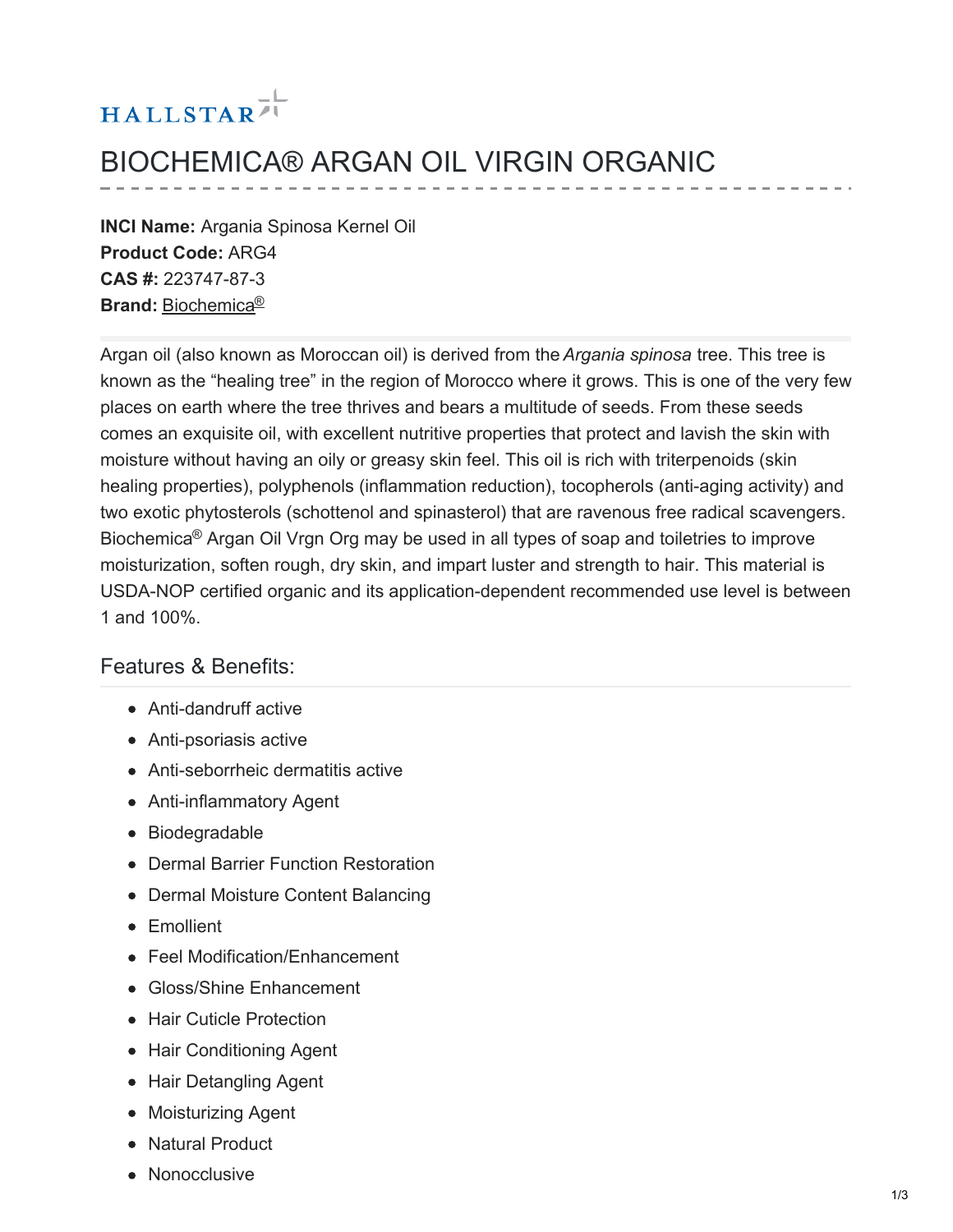- Nonoily
- Shine Enhancing Agent
- Skin Hydration Agent
- Skin Protectant
- Skin Protectant (anti-radical properties)
- USDA-NOP Certified Organic

| Acid Value (mg KOH/g)   | $0 - 4$                                 |
|-------------------------|-----------------------------------------|
| $C16$ (%)               | 10 - 15                                 |
| C18(%)                  | $4 - 7$                                 |
| $C18:1$ (%)             | $43 - 50$                               |
| $C18:2$ (%)             | $29 - 37$                               |
| Color                   | Yellow                                  |
| Peroxide Value (meq/kg) | $0 - 10$                                |
| Refractive Index (20°C) | $0.908 - 0.918$                         |
| Insoluble In            | Water                                   |
| Soluble In              | <b>Cosmetic Esters</b><br>Vegetable Oil |
| <b>Packaging</b>        | Drum - 200kgs<br>Pail - 25kgs           |

### Regional Approvals:

- EU
- US

## Applications:

- After Sun Skin Care
- Bar Soaps
- Bath Additives
- Beach Wear Sun Care
- Daily Wear Sun Care
- Facial Skin Care
- Hair Conditioners
- Hand & Body Care